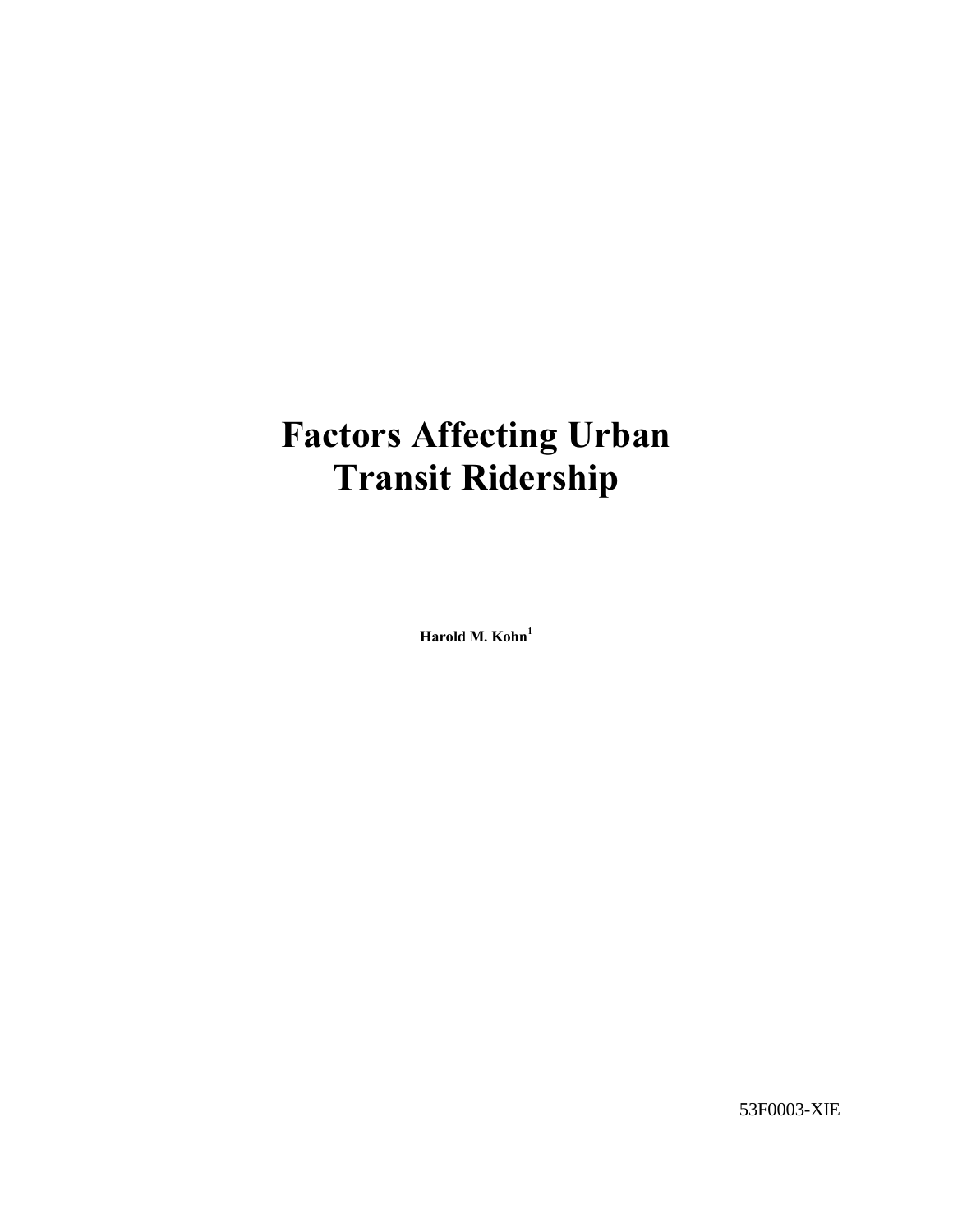## Factors Affecting Urban Transit Ridership Harold M. Kohn $<sup>2</sup>$ </sup>

## Introduction

The use of urban transit services (buses, urban rail, subways and streetcars) in Canada grew steadily in the seventies and eighties, reaching a peak of 1.53 billion passengers in 1990. Ridership then declined to 1.37 billion in 1996, but in 1997 and 1998, the trend began to reverse, reaching  $1.43$  billion in 1998<sup>3</sup>. The longer term trend is uncertain.

Many have postulated reasons for the decline in the early nineties: increased suburbanization leading to an increase in automobile usage; lower perceived operating costs of the automobile; a preference for the convenience of the automobile<sup>4</sup>; increasing fares, decreasing subsidies, an aging population with a preference for the comfort and security of personal transportation; and varying levels of public support for urban transit across jurisdictions<sup>5</sup>.



Number of Urban Transit Passengers

Source: Passenger Bus and Urban Transit Statistics, Statistics Canada, Catalogue 53-215-XIB

Within the urban environment, the automobile is by far urban transit's greatest competitor. The 1996 Census revealed that only 10 percent of urban workers utilized public transit. About 81 percent of urban workers travelled to work by personal vehicle. The remainder walked or used bicycles.

Around the world, constituencies that have implemented policies that support urban transit have, in some cases, encouraged people to switch from the automobile to forms of public transportation such as buses, streetcars and subways. For example, in Austria, which has one of the world's highest urban transit ridership rates<sup>6</sup>, government has implemented policies that encourage public transit (for example, by providing supporting infrastructure such as bicycle park and ride). Other constituencies, such as Singapore, require automobile drivers to purchase special permits at high fees that allow the driver access to the downtown core. Thus, public transit is encouraged.

Prohibitive taxing and pricing policies (e.g. fuel taxes) have the potential to force drivers out of their cars into urban transit vehicles<sup>7</sup>. Nevertheless, with the exception of a handful of major population centres, most communities in Canada are sparsely populated, which makes the provision of urban transit services relatively expensive and difficult to offer on a comprehensive basis (that is, providing all parts of the community with frequent service). Changes in work patterns such as "work-at-home", shift work outside the traditional 9 to 5 time frame, the location of work sites away from downtown areas and other similar factors have given urban transit planners a multitude of challenges.

The cost of providing comprehensive services, especially for communities that are characterized by urban sprawl, has meant a requirement for subsidization. In 1998, governments in Canada paid approximately \$2.4 billion in capital and operating subsidies to urban transit companies<sup>8</sup>. Nevertheless, transit companies have sought out new sources of revenue such as fees from parking lots and advertising. Revenues from these sources grew from \$82.4 million in 1995 to \$110.4 million in 1998.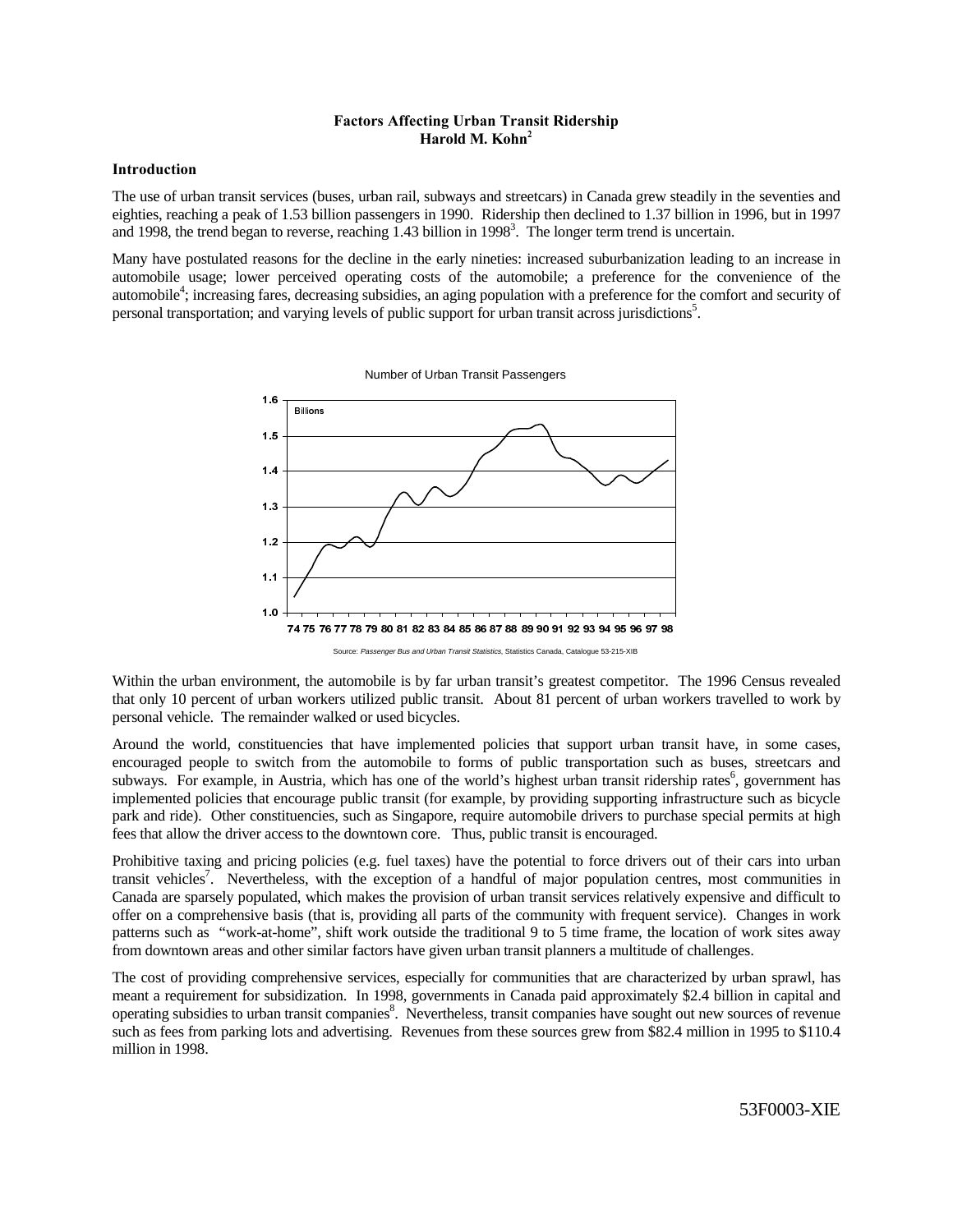## Demand and Supply

Most would agree that there are many factors that affect both the demand for and supply of urban transit. These include:

- family size Families with children may choose to use personal vehicles rather than urban transit because the monthly cost of transit passes may be (or is perceived to be) more expensive;
- economic changes (e.g. employment opportunities, taxes, fuel costs, parking fees, automobile insurance costs, vehicle operating costs, subsidies, investment, etc.);
- demographic impacts such as population growth, immigration rates and fertility rates;
- ridership loyalty (that may be affected by events such as bus strikes);
- parking rates and distance to work;
- other factors such as convenience, a change in work schedules and the "work-at-home" phenomenon; and
- community size Large cities with long commutes, expensive downtown parking and relatively greater distances to destination points may positively influence the use of public transit because of the level and frequency of service as well as time and cost savings. Travel times in smaller communities may not be as lengthy, although in smaller communities, the availability of urban transit may not be as comprehensive as in larger cities. For example, the Toronto metropolitan area has an extensive commuter and urban transit system compared to many other Canadian cities. According to the 1996 Census of Canada, 22 percent of the employed population in the Toronto Census Metropolitan Area used public transit to travel to work, and the median one-way travel distance to work was 9.3 kilometres (implying that half commuted further and that half had a shorter commute). On average in Canada, 10 percent of urban workers use public transit.

Factors that affect supply and demand are complex, constantly changing and difficult to identify and discern. For example, in the 1990s, in Toronto, Canada's most populated city, subsidies fell 39 percent, fares increased 50 percent, service levels decreased 12 percent and ridership fell 20 percent<sup>9</sup>. These data imply that fare increases, and subsidy and service reductions combined to produce a drop in ridership. At the same time, however, there was "*a major economic* downturn in the Toronto region resulting in a substantial reduction in work trips...demographic factors related to age, *female workforce participation and a flow of population and employment to the suburbs (that) reduced ridership...and...two work stoppages/work-to-rule actions*<sup>710</sup>. This evidence suggests that there may be many factors that influence transit ridership.

### **Price Elasticity**

Economic theory states that, in general, as the price of a good or service increases, the demand decreases. In the real world, differences in the way that consumers react to price changes depend on several factors, including the ability to substitute goods and services, the degree to which consumers react to price changes and wealth and income effects. These factors may be defined in terms of price elasticity. If a product or service has an inelastic demand, consumers will still have a tendency to purchase the product or service when the price increases. This may be true for commuters who must, for various reasons, utilize urban transit services. Conversely, a company that offers a product or service that has an elastic demand will find that demand (and revenue) will change noticeably with a change in price. Commuters who may have alternative methods of urban travel may have demand curves that are more elastic than those dependent upon urban transit.

With regards to urban transit, it is generally believed that demand is inelastic<sup>11</sup>. Thus, there could be a tendency to increase fares on the assumption that revenues will increase. In the Toronto study<sup>12</sup>, the assumed fare elasticity was 0.3<sup>13</sup>. (A price elasticity of demand of less than 1.0 is considered to be inelastic). However, in Toronto, ridership and revenues fell as fares increased, indicating that demand was more elastic than expected.

## Objective of the Study

In view of the complexity of factors that may impact urban transit ridership, a quantitative study was undertaken in an attempt to identify those factors that may affect supply and demand. The research utilized an extensive database gathered by the Canadian Urban Transit Association directly from member transit companies. These data are collected on an annual basis, and provided in raw form to Statistics Canada. Specifically, data from approximately 85 urban transit companies were used. These companies carry about 97 percent of all urban transit passengers in Canada. Data elements included demographics, hours of service, fare structure, vehicle statistics, energy consumption, employment, passenger statistics, revenues and expenditures. Seven years of data were used, from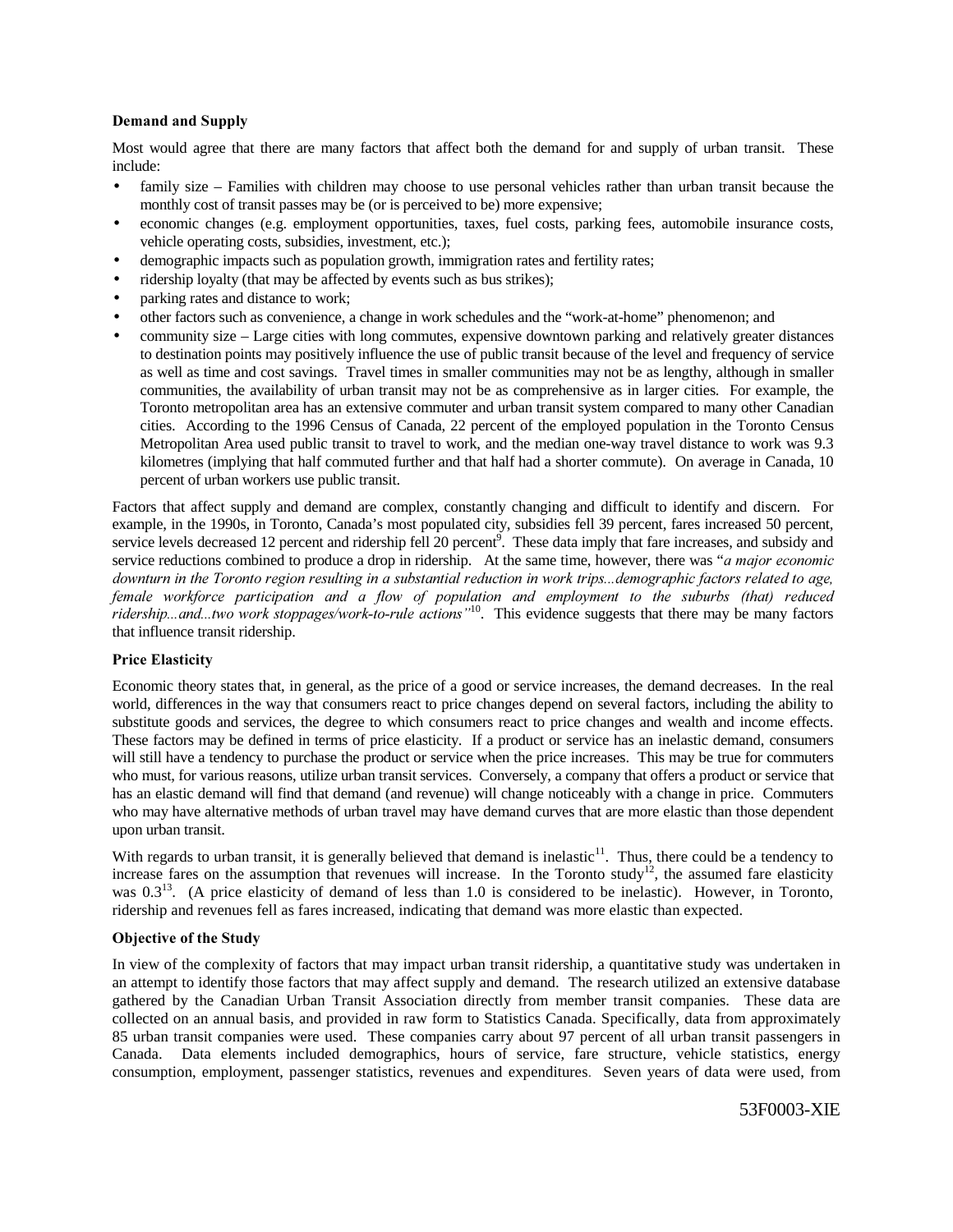1992 to 1998. Because the data represent many of the same cities over a period of seven years, the database was in the form of cross section - time series data

## Average Fares, Revenues and Ridership

Although the database consisted of fares and the number of passengers broken down by adult, child, student, senior citizen and other, it was not possible to obtain revenues for each of these categories. Therefore, an average fare was developed by dividing passenger revenue by the total number of passengers.

Using this measure, it was found that average fares have increased, on an aggregate basis across Canada, from a low of \$0.93 in 1992 to \$1.14 in 1998 (in current dollars)<sup>14</sup>. During the same time period, the number of passengers using urban transit remained almost constant, but revenues increased from \$1.2 billion to \$1.5 billion. On the surface, it might appear that there was a positive correlation between fares and revenue but almost no relationship between fares and the number of passengers.

The data were segregated by year, by population distribution and by province. Little variation was observed in terms of the statistical relationship noted in the previous paragraph.

Regression analysis was then used to test the various data elements provided by the transit companies themselves, to determine if one or more variables could be used to explain the variation in ridership.

## Result of Multiple Regression Analyses<sup>15</sup>

As a first step, average fares were regressed against the number of urban transit passengers using the entire database. The result produced an R square value not significantly different from zero (i.e. the independent variables explained almost none of the variation in the number of passenger trips). Variations of this model were tested, such as using only cities where the number of transit passengers was greater than 100,000, 500,000, 1 million, etc. There was little improvement in the model's statistical tests (e.g. R square, t statistics, F ratio, etc.)<sup>16</sup>.

In the next stage of analysis, the population of the service area (as defined and provided by each urban transit company) was added as an independent variable to try to explain the variation in the number of urban transit passengers. The R square value obtained was 0.39, which was lower than expected. However, this was a significant improvement over the use of average fares in the single equation single variable model described in the previous paragraph.

These two variables were then combined into one model, producing an R square value of 0.51, again an improvement but still not sufficiently strong. A number of variations were tested, such as clustering the data by population, average fare, province or region, urban size, etc. The R square, t statistics and F ratios were statistically insignificant for the most part, indicating little statistical relationship between the explanatory variables and passenger trips.

Other independent variables were then added for testing purposes. They were included mostly in the form of dummy variables<sup>17</sup>:

- for each year of data (to account for any differences on an annual basis);
- for cities that have populations in excess of one million; this dummy variable assumed that larger cities have more comprehensive transit systems, more traffic, a greater dispersion of people geographically, longer commute times, and, perhaps, a greater tendency towards transit ridership;
- for cities with more than one million urban transit passengers; this dummy variable was similar to the preceding variable for cities with populations in excess of one million; despite the apparent similarity, the correlation between the 2 variables was only 0.19; and
- for cities with populations less than 100,000; this dummy variable assumed that cities with populations less than 100,000 people have less comprehensive transit systems, less population dispersion, shorter commute times and, perhaps, a lower tendency to use public transit than cities with greater populations.

By using all these variables, the R square value improved to 0.7 and the F ratio was 111, statistically significant at the 99 percent level of confidence. Most of the t statistics were statistically significant and none of the independent variables were correlated.

Despite the fact that an acceptable R square value was obtained, the residual analysis did not provide strong results at a micro basis (i.e. on a city by city basis). (In the residual analysis, the estimate of the number of passengers was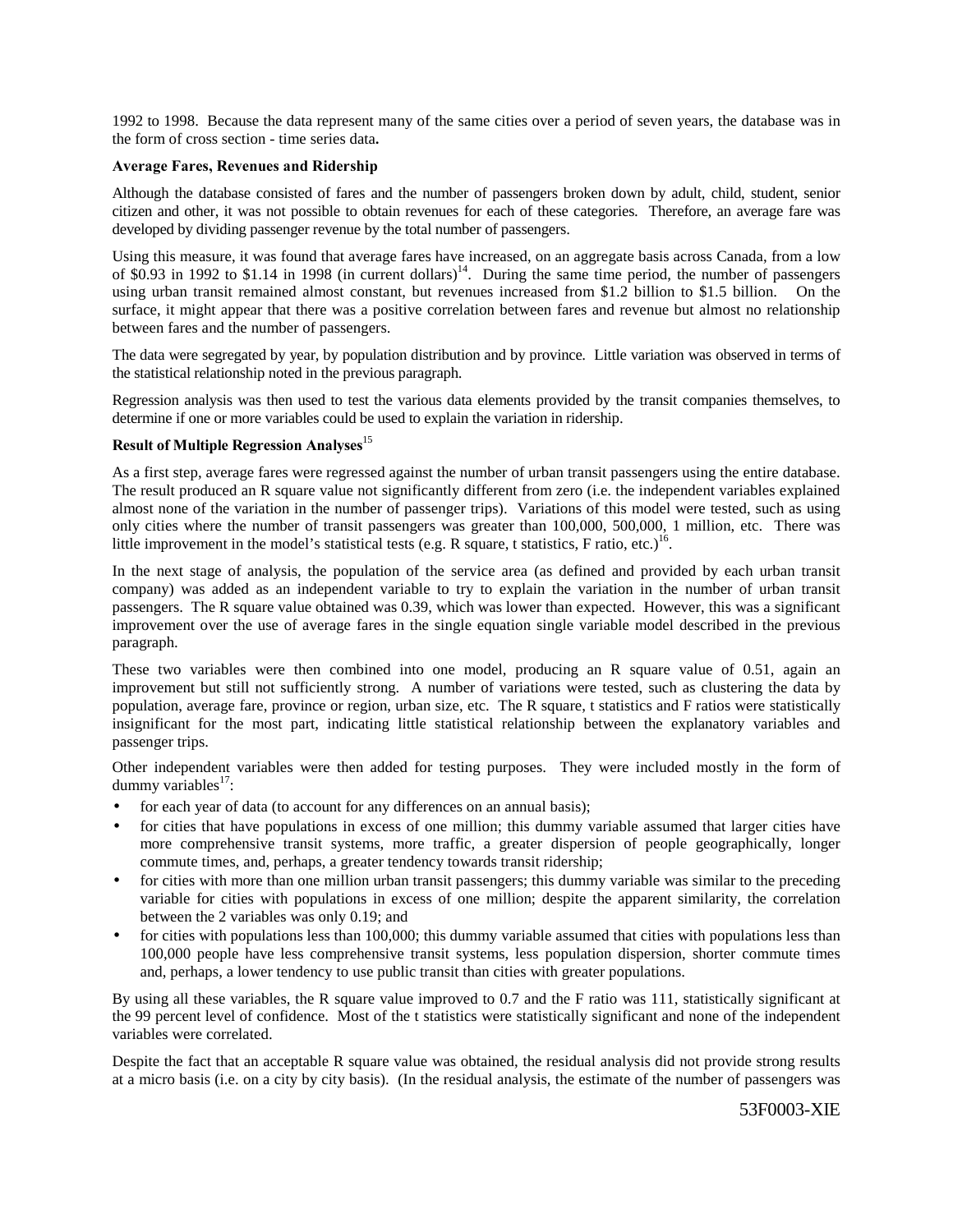compared to the actual number of passengers). In most cases, the individual data points exhibited large residual errors<sup>18</sup>. Further refinement of the model was undertaken.

Ridership rates (to compare cities) were introduced through the use of a dummy variable. The dummy was applied to communities where the ridership rate was greater than 100 (that is, 100 trips per person per year).

The results of one of the earlier models are shown in Table 1. Although this iteration demonstrated some positive qualities, it lacked other desirable characteristics.

- All signs on the coefficients were as hypothesized. The average fare coefficient was negative, indicating that as fares increased ridership decreased. The negative coefficient on the dummy variable for communities with less than 100,000 passengers was also as expected, indicating that people in smaller communities rely more on other modes of transport rather than buses (smaller communities are more likely to have lower levels of urban transit service than larger communities).
- Although the R square, t statistics and F ratio were acceptable, the model produced high residual errors, except in a few cases.
- Sensitivity analysis was restricted because of the large number of dummy variables compared to variables with observable and useful data. As a result, it was difficult to conduct meaningful sensitivity analysis since estimations would be similar if the dummy variables were consistent.

| <b>TABLE 1 – Statistical Results of an Early Model</b> |                    |                                     |        |
|--------------------------------------------------------|--------------------|-------------------------------------|--------|
| <b>Independent Variable</b>                            | <b>Coefficient</b> | <b>Standard</b><br>Error            | t Stat |
| Intercept                                              | 28,249,639         | 3,422,054                           | 8.3    |
| Average Fare                                           | $-27,257,012$      | 2,971,573                           | $-9.2$ |
| 1 Million Passenger Dummy                              | 8,231,286          | 2,023,896                           | 4.1    |
| 1 Million Population Dummy                             | 144.450.347        | 5.376.838                           | 26.9   |
| Dummy - cities with less than 100,000 passengers       | $-1,515,797$       | 3,136,120                           | $-0.5$ |
| Ridership Rate Dummy                                   | 160,505,085        | 5,908,999                           | 27.1   |
| R square $= 0.88$                                      |                    | F Ratio = $755.7$ (99% significant) |        |

### **Service and Other Variables**

At this point, other independent variables from the urban transit database were introduced: revenue vehicle hours, revenue vehicle kilometres and a series of population variables.

In general, all population variables (such as the population of the primary city, the population of its service area, the population of the metropolitan area and the population of the metro service area) all produced coefficients with negative signs. This was deemed to be unacceptable since intuitively, the larger the population, the greater the urban transit ridership. The population variable was dropped at this point.

The one million passenger dummy variable was highly correlated with both service variables, as might be expected, since larger population centres (with higher ridership levels) would be characterized by longer travelling times and distances travelled. The sign on the dummy variable was also negative, which is counterintuitive. This dummy variable was dropped.

The ridership rate dummy variable was also highly correlated with both service variables, and was deleted from any further analysis.

Further, the two service variables were correlated. It was necessary to choose one. Since the kilometres driven consistently produced a negative coefficient, it was dropped in favour of revenue hours.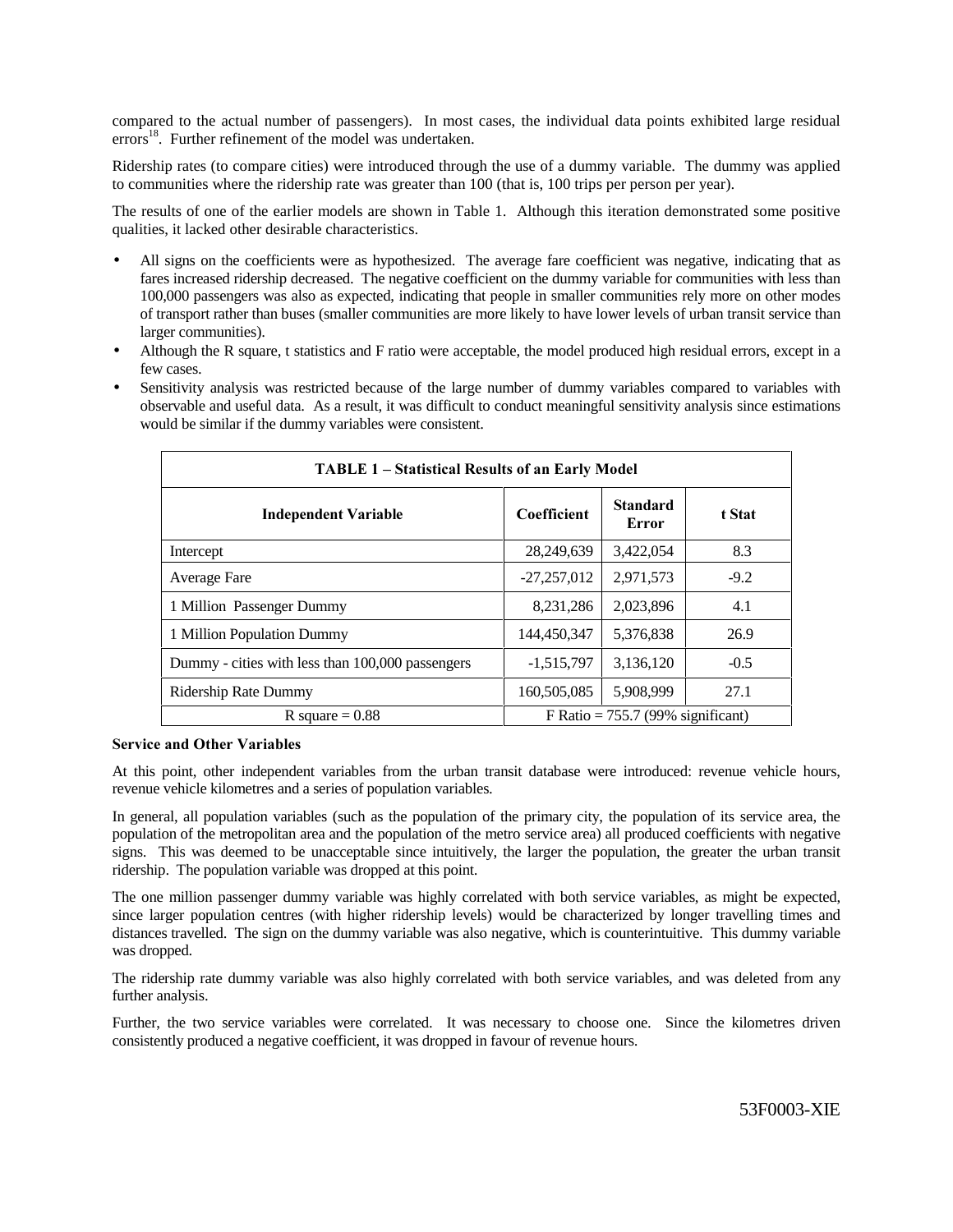The introduction of revenue vehicle hours was desirable since it provided an indication of service levels (a point of discussion and importance in the Toronto study mentioned earlier) and it provided a proxy for population, level of service, complexity and comprehensiveness of the urban transit system in any community.

The model then consisted of four independent variables:

- 1. revenue vehicle hours;
- 2. average fare;
- 3. the one million population dummy variable; and
- 4. the dummy variable for communities with less than 100,000 passengers.

Although the model produced strong statistical results, the sign on the 100,000 passenger dummy variable was positive (which was counterintuitive) and was, therefore, removed. The one million population dummy variable was also dropped because it was not statistically significant.

## Final Model<sup>19</sup>

Several other combinations of variables were tried, both to produce signs and statistical characteristics that were intuitively correct and statistically significant, and to improve the residual error rates. Subsequently, a final model was developed that included 2 independent variables: revenue vehicle hours and average fares, as shown in Table 2.

| <b>TABLE 2 – Statistical Results of Research Model</b> |                                    |                          |                  |  |  |  |
|--------------------------------------------------------|------------------------------------|--------------------------|------------------|--|--|--|
| <b>Independent Variable</b>                            | Coefficient                        | <b>Standard</b><br>Error | <b>Statistic</b> |  |  |  |
| Intercept                                              | 5,099,953                          | 2,232,952                | 2.28             |  |  |  |
| Average Fare                                           | $-7,976,442$                       | 2,024,021                | $-3.94$          |  |  |  |
| Revenue Vehicle Hours                                  | 49.58                              | 0.41                     | 119.85           |  |  |  |
| R square $= 0.97$                                      | F Ratio = $7190$ (99% significant) |                          |                  |  |  |  |

This model displayed several positive characteristics as follows:

- 1. The model is relatively easy to use since it consists of only 2 independent variables. One of these measures the level of service and acts as a proxy for complexity of the urban transit system, population, ridership levels, etc.
- 2. Statistically, the model is strong.
- 3. The sign on the average fare is negative, indicating that as fares increase, ridership levels decrease. The positive sign on service hours indicates that as service hours increase, more passengers utilize buses. Both are intuitively correct.
- 4. The residuals were better than earlier models.
- 5. It is possible to conduct sensitivity analyses because the 2 independent variables can be established for any community.
- 6. There are no dummy variables needed.
- 7. The model was first developed using 1992 to 1997 data. The introduction of 1998 data produced little variation in coefficients and statistical results, indicating relative stability in the model.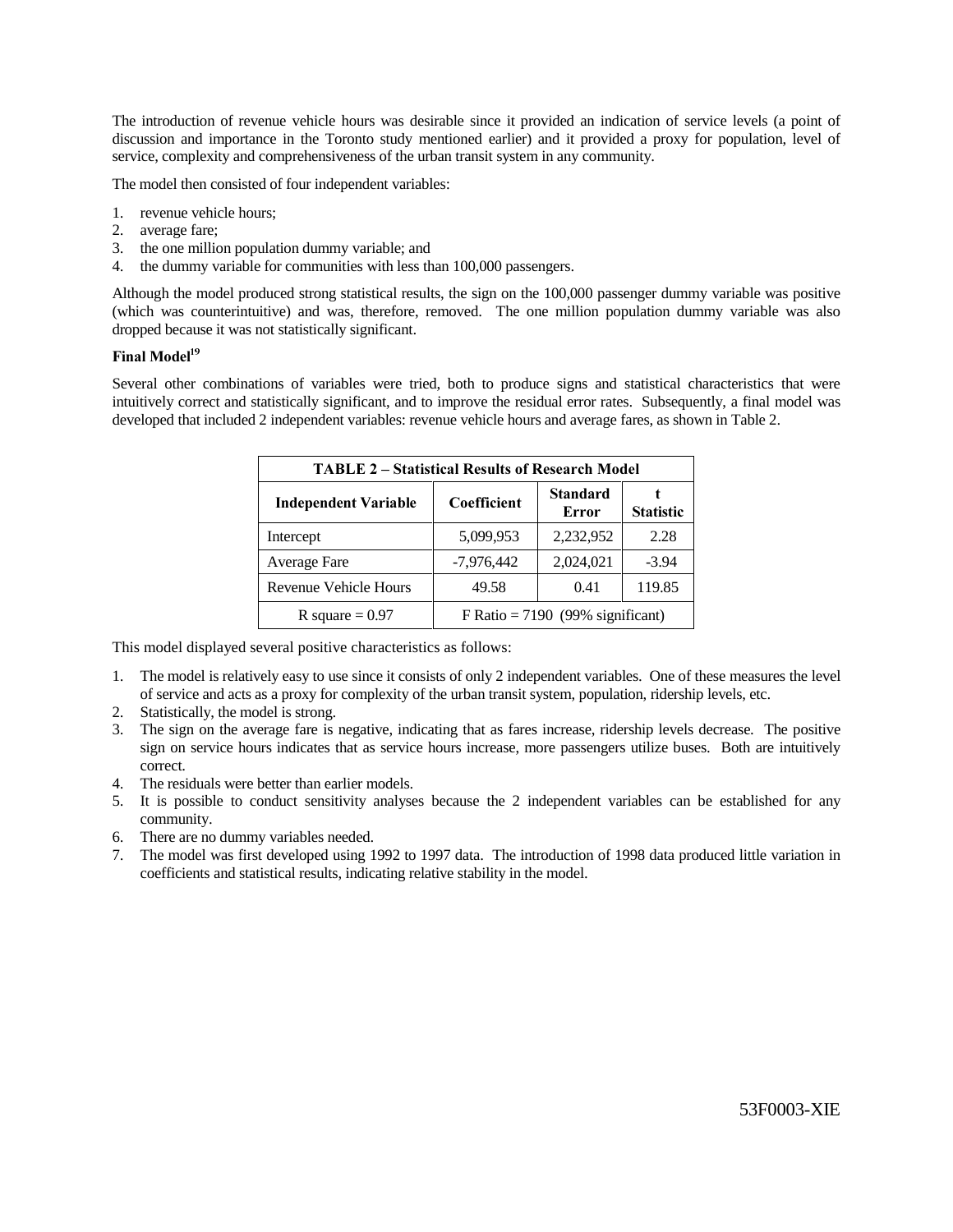## The Model's Estimation Abilities

Table 3 shows results for 8 of Canada's busiest urban transit centres. These cities account for approximately 84 percent of all urban transit in the nation. The table shows:

- the changes that occurred between 1992 and 1998 in vehicle service hours, average fares, ridership and revenue; and
- the estimate of the number of passengers in 1998 using the model compared to the actual number of passengers.

|                               | % Change 1992-98                   |                 |                                |                 | <b>Difference</b>                                                                           |
|-------------------------------|------------------------------------|-----------------|--------------------------------|-----------------|---------------------------------------------------------------------------------------------|
| $\overline{\text{City}}^{20}$ | Vehicle<br>Revenue<br><b>Hours</b> | Average<br>Fare | Number of<br><b>Passengers</b> | <b>Revenues</b> | <b>Between</b><br><b>Estimate &amp;</b><br>Actual<br>Number of<br><b>Passengers</b><br>1998 |
| 1                             | 2                                  | $-5$            | 30                             | 23              | 5                                                                                           |
| $\overline{c}$                | $-10$                              | $\overline{7}$  | 3                              | 11              | $-58*$                                                                                      |
| 3                             | $-4$                               | 35              | $-21$                          | 7               | $-27$                                                                                       |
| 4                             | $-20$                              | 12              |                                | 13              | 31                                                                                          |
| 5                             | $-14$                              | 12              | $-11$                          | 0               | $\mathfrak{D}$                                                                              |
| 6                             | $-4$                               | 33              | $-4$                           | 28              | $-0$                                                                                        |
| 7                             | 16                                 | 39              | $-3$                           | 34              | $-50$                                                                                       |
| 8                             | -6                                 | 40              | $-17$                          | 15              | $-53$                                                                                       |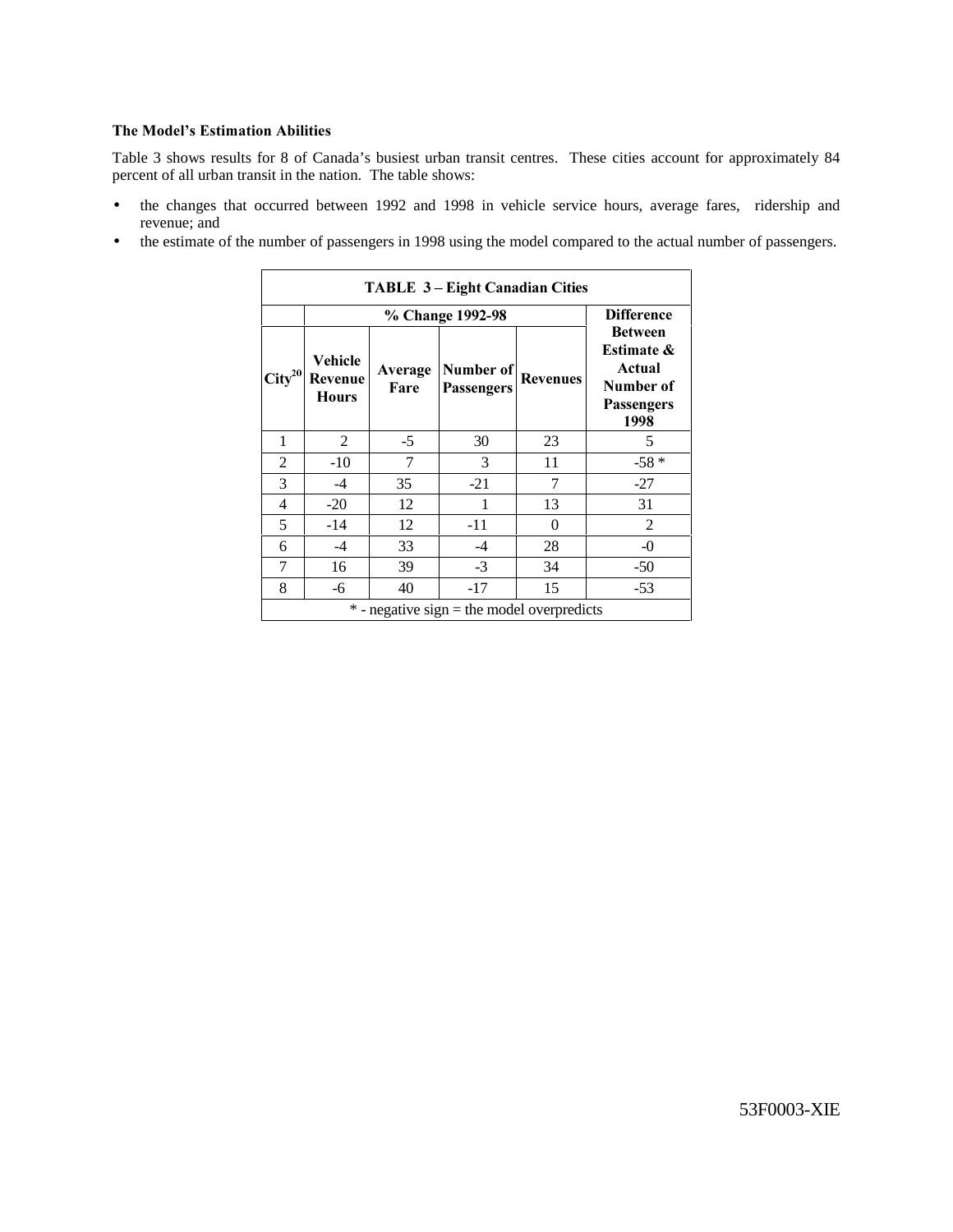#### Observations:

- 1. The model predicts well for cities 1, 5 and 6.
- 2. The model overpredicts the number of passengers for cities 2, 3, 7 and 8. The reason for this may be that people in these cities do not use urban transit to the same extent as the national average, or, at the same level as some of Canada's larger cities. On a national basis, per capita ridership fell from 92 trips per person in 1992 to 84 in 1998.

In 1998, for cities 2, 3, 7 and 8, per capita ridership rates were 65, 37, 76 and 63 respectively. Other cities, more dependent on urban transit, have exhibited per capita rates between 160 and 190. In cities 2, 3, 7 and 8, per capita ridership rates have also been falling. Per capita ridership in city 7 fell from 93 in 1992 to 76 in 1998, and in city 8, the rate fell from 77 to 63. In the case of city 3, per capita ridership in 1992 was 53 whereas in 1998, the rate had fallen to 37.

- 3. The model underpredicts for city 4. This city's per capita ridership is the highest in Canada at 192 trips per year in 1998, an increase from the 189 trips in 1992.
- 4. The table also shows the impact on ridership after the transit companies in these communities changed the level of service and fares. Between 1992 and 1998, in city 1, average fares declined and at the same time, the number of service hours increased (that is, revenue earning hours that buses are on the road). Passenger growth was 30 percent and revenues increased just over 23 percent. City 7 showed an increase in service hours but fares grew just over 39 percent. The impact was a 3 percent drop in passengers and a 34 percent increase in revenues. In the other 6 cities, service hours decreased and average fares increased. Impacts, however, varied. In city 2, both the number of passengers and revenues increased. A 35 percent fare increase in city 3 coupled with a 4 percent service decrease resulted in a 21 percent drop in ridership and a 7 percent increase in revenues. Average fares increased by almost 12 percent in city 4 and service hours decreased by 20 percent, but the result was an increase in both the number of passengers and revenues, 1 and 13 percent respectively. City 5's increase of 12 percent in fares along with a 14 percent drop in service hours produced an 11 percent drop in ridership and a small increase in revenues. City 6 increased fares by 33 percent and decreased service by just under 4 percent. The result was a 28 percent increase in revenues and a 4 percent drop in ridership. Finally, in city 8, a 6 percent decrease in service and a 40 percent increase in fares resulted in a 17 percent drop in ridership and a 15 percent increase in revenues.
- 5. These results indicate that both service declines and fare increases will generally have a negative impact on ridership but a positive impact on revenues. Thus, it appears that urban transit ridership is, indeed, inelastic.
- 6. It may be that revenue or ridership declines prompted transit companies to raise fares and/or decrease service levels on marginal routes. Despite the fact that most bus companies raised fares, reduced levels of service and suffered declines in ridership, they did realize greater revenues. This indicates that if the objective of the bus companies was to increase revenues, they were successful in achieving this goal, even though ridership may have declined.

### Conclusions

In the 1990s, most Canadian urban transit operators implemented both service and fare changes. Generally, service hours have decreased whereas fares have increased. The general impact has been a decrease in ridership coupled with an increase in revenues. Results vary on a city by city basis.

The fact that revenues have generally increased along with the average fare indicates that the demand for urban transit services is, in general, inelastic, that it, commuters continue to use urban transit services even though fares have increased. The fare increases may be seen as marginal, when compared to the costs of operating automobiles and downtown parking.

The results also show the diversity in urban transit ridership across the country and how different policies affect cities in varying ways.